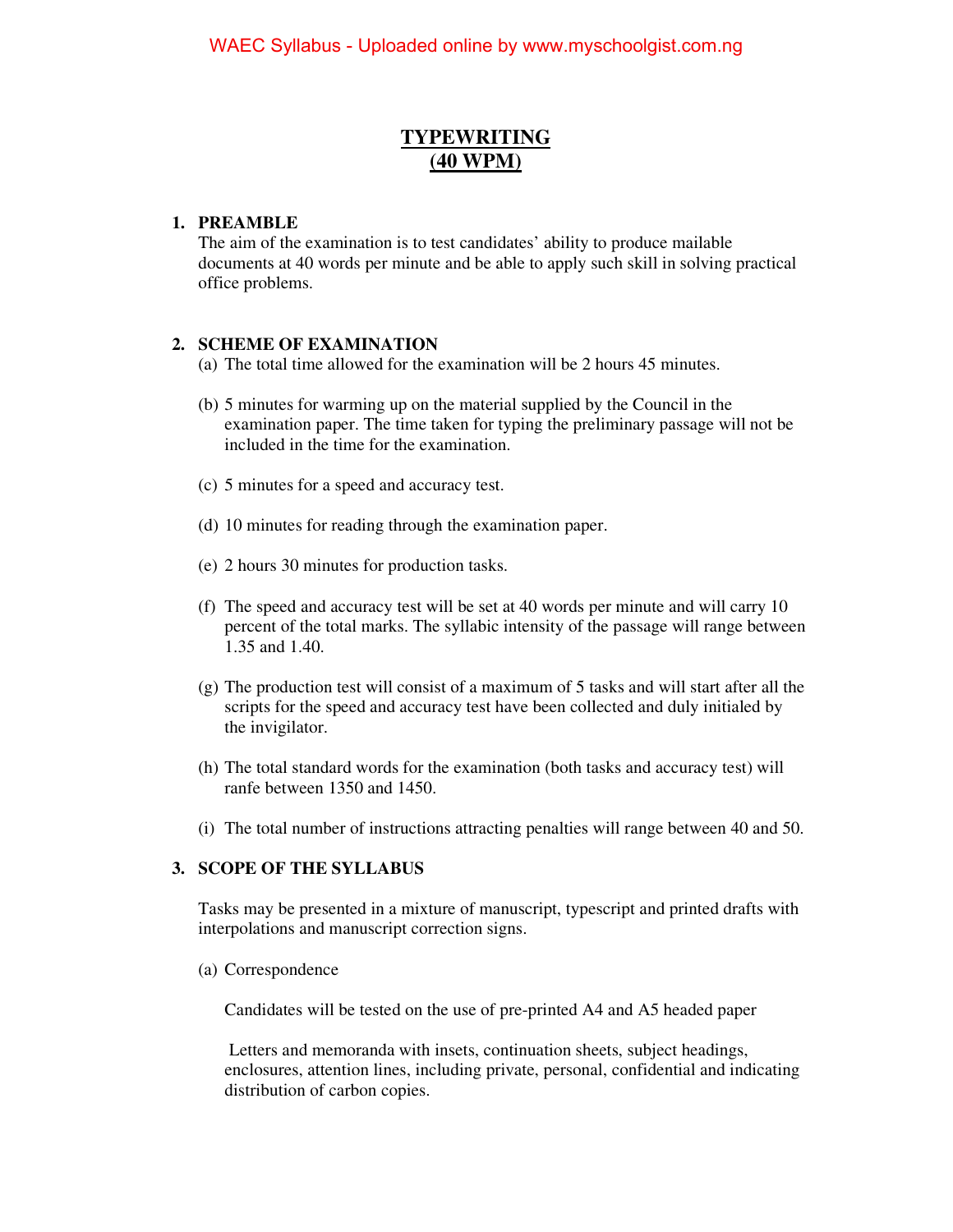## WAEC Syllabus - Uploaded online by www.myschoolgist.com.ng

Form letters, circular letters with or without tear-off portions; envelope addressing; envelope with special marks.

- (b) Manuscript Manuscript with or without inset matter.
- (c) Display work
	- (i) Headings Main, sub-heading, shoulder, paragraph and marginal/side heading.
	- (ii) Paragraphing Blocked, indented and hanging paragraphs.
	- (iii) Paragraph numbering Arabic, Roman, decimal and alphabetical.
	- (iv) Display Work Menu, advertisement, and itineraries.
	- (v) Meetings and report Notice of meetings (with or without agenda). Chairman's agenda, Minutes and reports.
	- (vi) Business Forms, Cards etc.

Completion of pre-printed forms:

Application and personal records forms, invoices, order forms, delivery note, advise note, invitation cards and postcards.

(vii) Tabulation

Tabulation with ruling, with or without leader dots, chronological and alphabetical arrangements.

- (viii) Literary Work Short plays, poems and articles. Footnotes.
- (ix) Financial Statement Simple statement of accounts

#### **4. NOTES ON THE EXAMINATION**

(a) Facilities and scheduling: for the successful implementation of this syllabus, it is recommended that institutions running this course should provide sufficient number of typewriters for the students, and at least have a minimum of 5 periods of 40 minutes each per week. Qualified typewriting teachers should handle the subject.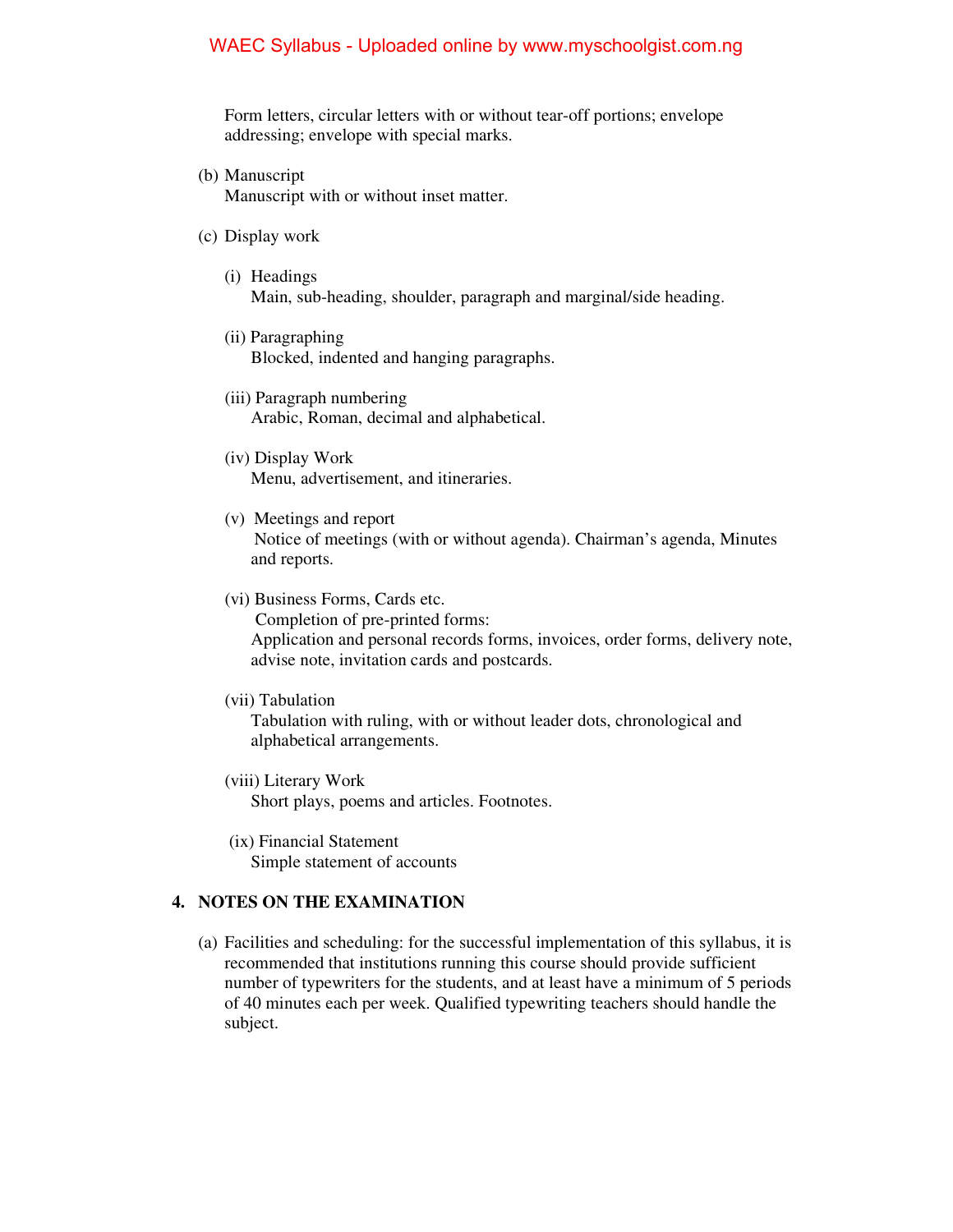## WAEC Syllabus - Uploaded online by www.myschoolgist.com.ng

- (b) In cases where the number of candidates exceeds the number of typewriters available for the examination, permission will be given, on application to the Council, for the examination to be held in two or three sessions on the same day.
- (c) The centre concerned will be responsible for the effective segregation of candidates to ensure that for the duration of the examination, candidates leaving an earlier session do not have any contact with those attending a later session.
- (d) Application for such sessions, giving the number of papers required for each session and the times suggested must be made when the entry forms are returned to the appropriate national office.
- (e) The typewriting teacher should not act as a Supervisor/Invigilator in his or her own school, but may be available to assist should defects in a machine unexpectedly hamper a candidate's progress.
- (f) There should be an alternative paper (Alternative B). This paper will be available to schools which cannot accommodate all the candidates for the typewriting examination on the scheduled day on condition that the Council is given, at least, six months notification.
- (g) The use of electric typewriters may be permitted. However, the Council will not accept responsibility for any electrical/electronic problems. The Supervisor and Invigilator should ensure that the memory of the typewriter is removed or cleared and that the candidate submits typed scripts of the speed and accuracy test.
- (h) Any satisfactory method of erasure will be allowed, except in the speed and accuracy test where no corrections will be permitted.
- (i) Dictionaries may also be used in the examination.

#### **5. SUGGESTED STATIONERY FOR THE EXAMINATION**

| A4 plain                                 |  |  |                          |
|------------------------------------------|--|--|--------------------------|
| A4 headed                                |  |  |                          |
| A4 memorandum                            |  |  |                          |
| A4 yellow flimsy                         |  |  |                          |
| A5 plain                                 |  |  |                          |
| A5 headed                                |  |  |                          |
| A5 memorandum                            |  |  |                          |
| C6 envelope                              |  |  |                          |
| Card (approx. 6" x 4" – 152mm x 100mm) : |  |  |                          |
| <b>Speed Test Sheet</b>                  |  |  | 1 light blue/green paper |
| Carbon papers                            |  |  |                          |

Candidates are instructed that no headed stationery other than that provided by the Council may be used.